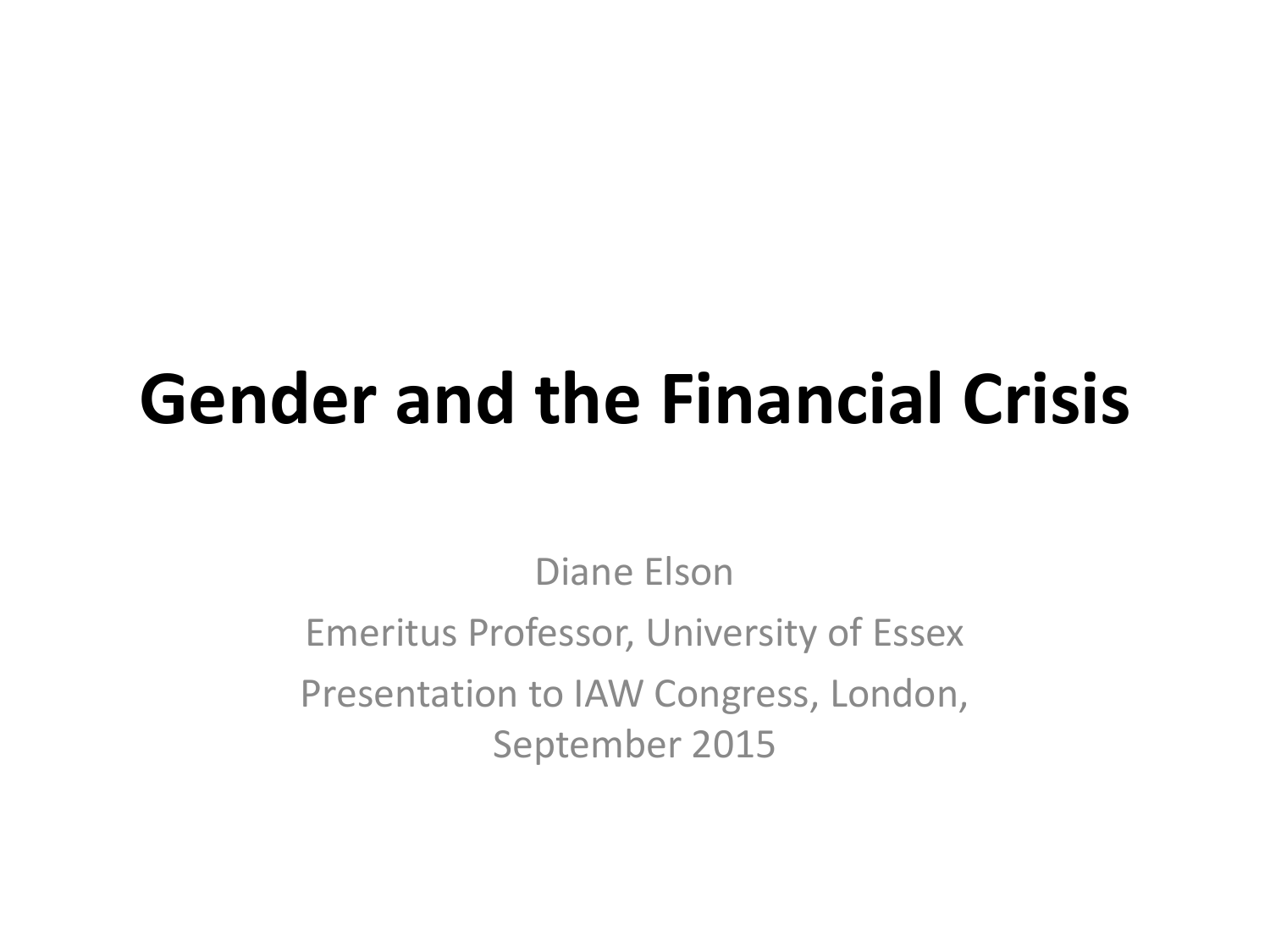#### **Some Post Crisis Economic Trends**

- Financial crisis erupted 5 years ago, followed by global downturn in economic growth
- Growth recovered in much of developing world by 2010, especially Brazil, China ,India and South Africa
- $\dots$  Impact continues in Europe, made worse by fiscal austerity
- **\*** Monetary policy in US has been expansive quantitative easingand US economy has been recovering
- ❖ Much of the new money was lent by international banks to socalled emerging markets- such as Brazil, India, and Turkey
- ❖ Indications that QE will be brought to an end
- Money is starting to leave Brazil, India and Turkey, leading to fall in value of currency and talk of potential for crisis in those countries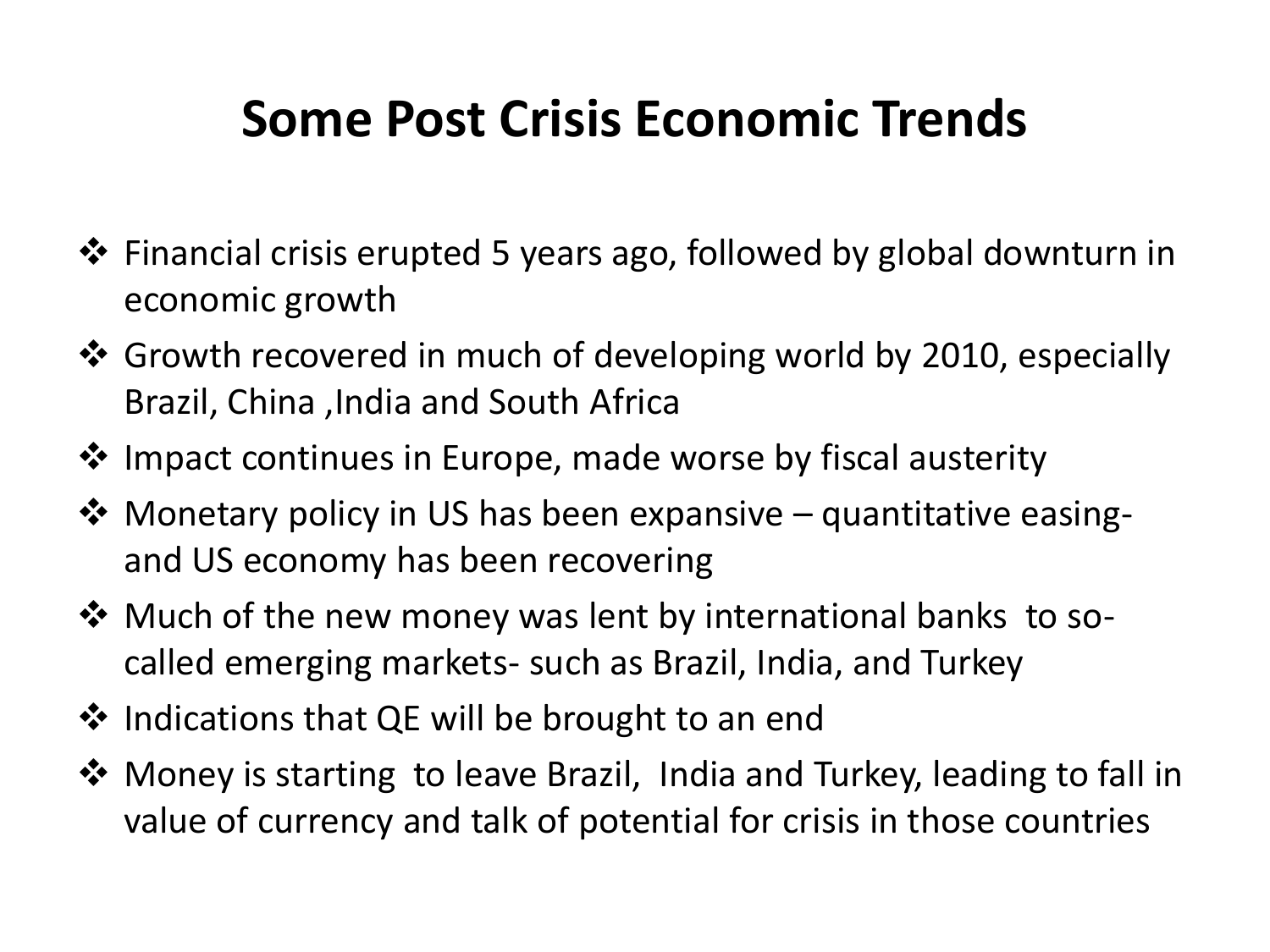### **Why is the Financial Crisis Still Relevant?**

- $\clubsuit$  Financial reforms are inadequate
- $\triangle$  Financial power still dominates: big banks, ratings agencies etc
- Austerity is becoming entrenched, and not just in Europe, as debt repayment gets priority, and big business avoids taxes
- ❖ Gender inequality is being reinforced
	- Cuts to investment in services that reduce women's unpaid work
	- Entrenchment of inequality in labour markets
	- Cuts to universal social security
	- Entrenchment of narrow targeting of social security
	- Increases in conditions attached to social security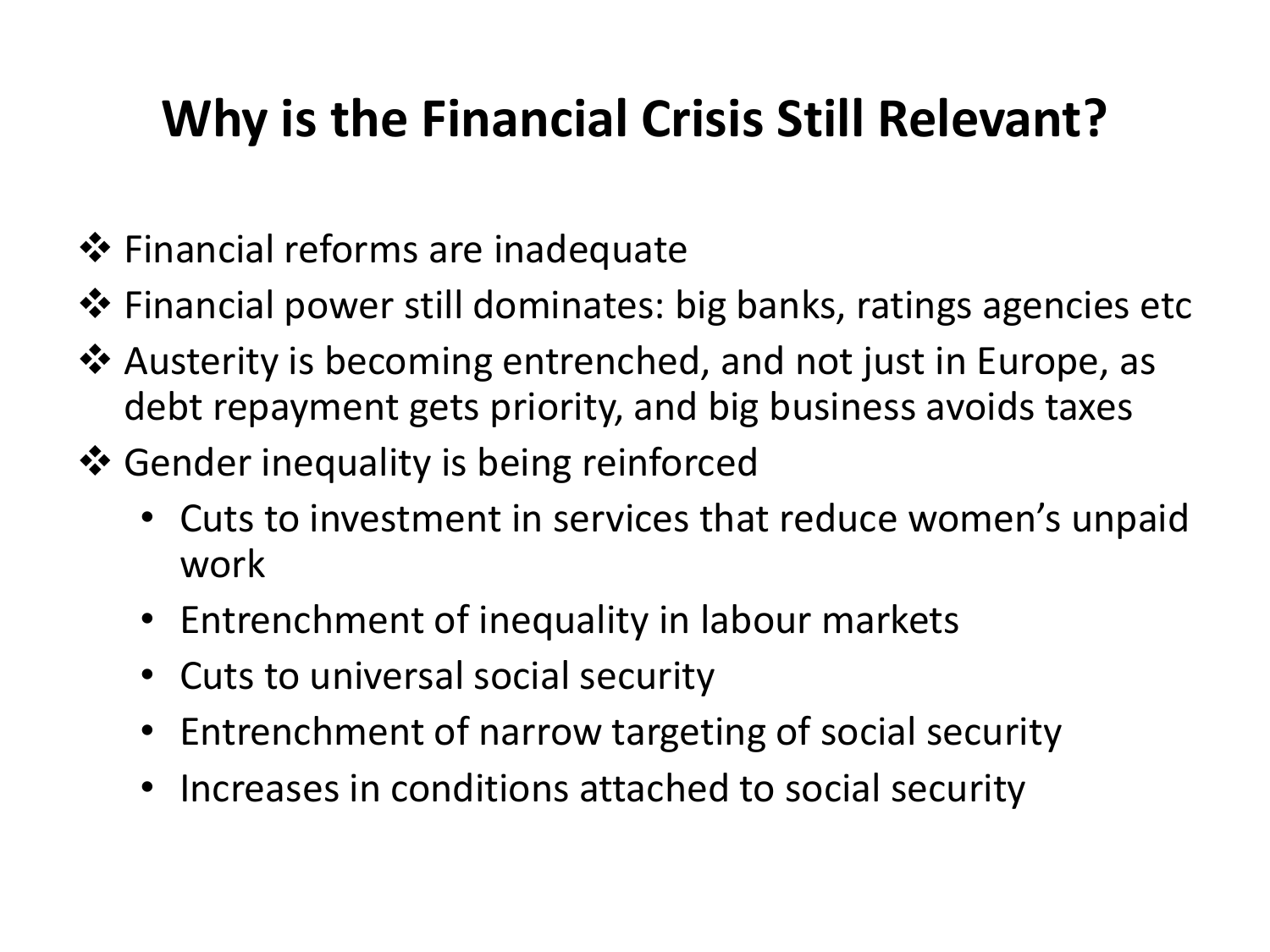### **Austerity is Global**

- $\triangle$  Austerity cuts to government expenditure relative to GDP-is underway in 119 countries and will reach 132 countries by 2015
- **\*** One quarter are cutting back expenditure to below pre-crisis levels
- ❖ 80% of the global population is affected, rising to 90% by 2015
- $\cdot$  68 developing countries are projected to cut public spending by 3.7% of GDP, on average, in 2013-15
- ❖ 26 high-income countries are expected to contract by 2.2% of GDP, on average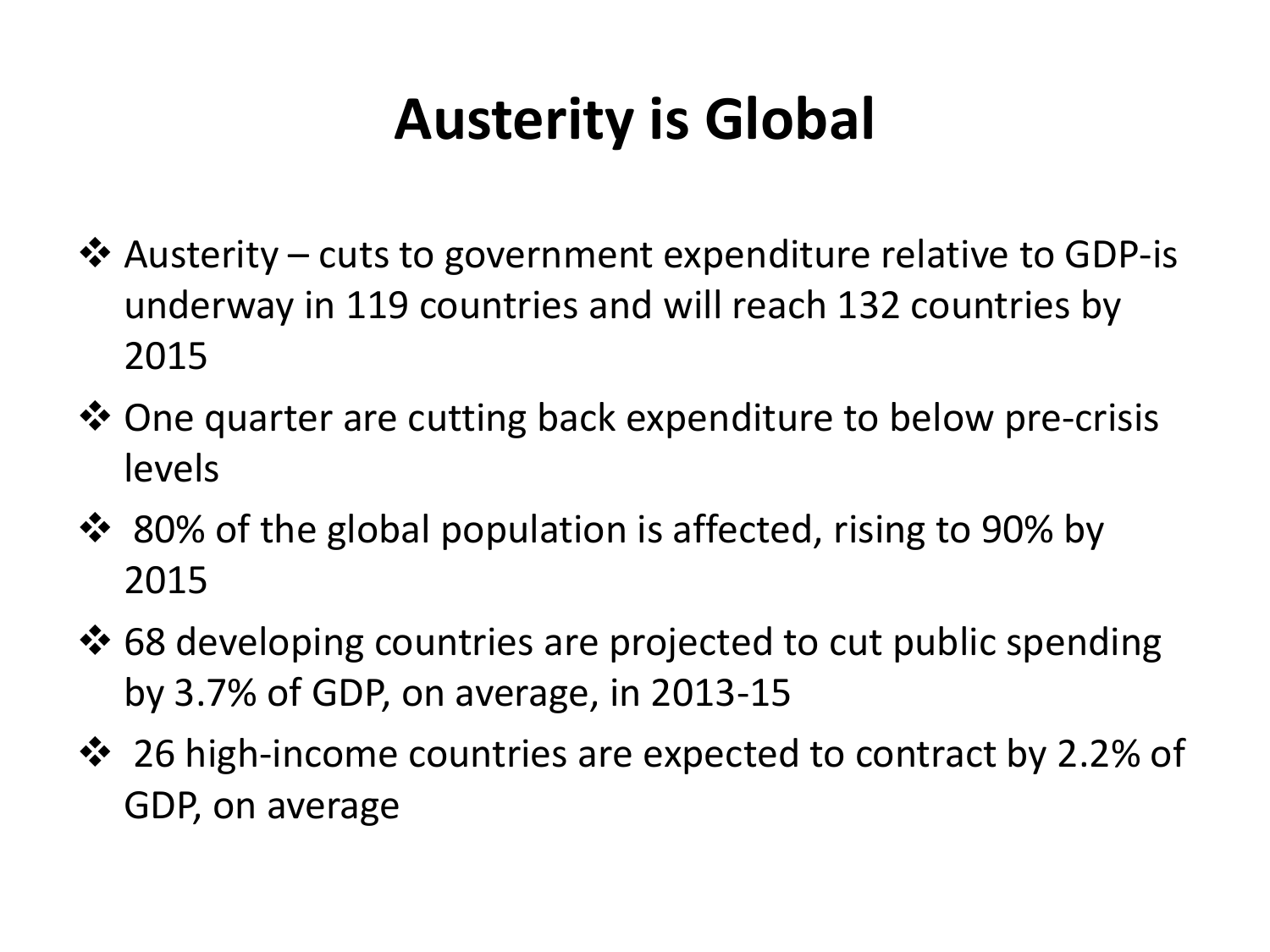## **Austerity Measures**

- $\triangle$  Elimination or reduction of subsidies, including on fuel, agriculture and food products (in 100 countries)
- Wage bill cuts/caps, including the salaries of education, health and other public sector workers (in 98 countries)
- **\*** Rationalization and further targeting of social security safety nets (in 80 countries)
- ❖ Pension reform (in 86 countries)
- ❖ Healthcare reform (in 37 countries)
- Labour flexibilization (in 32 countries)
- Increasing consumption taxes, such as value added taxes (VATs), on basic products that are disproportionately consumed by poor households (in 94 countries)
- Source : I.Ortiz and M.Cummins, *The Age of Austerity*, Initiative for Policy Dialogue and the South Centre , Working Paper, March 2013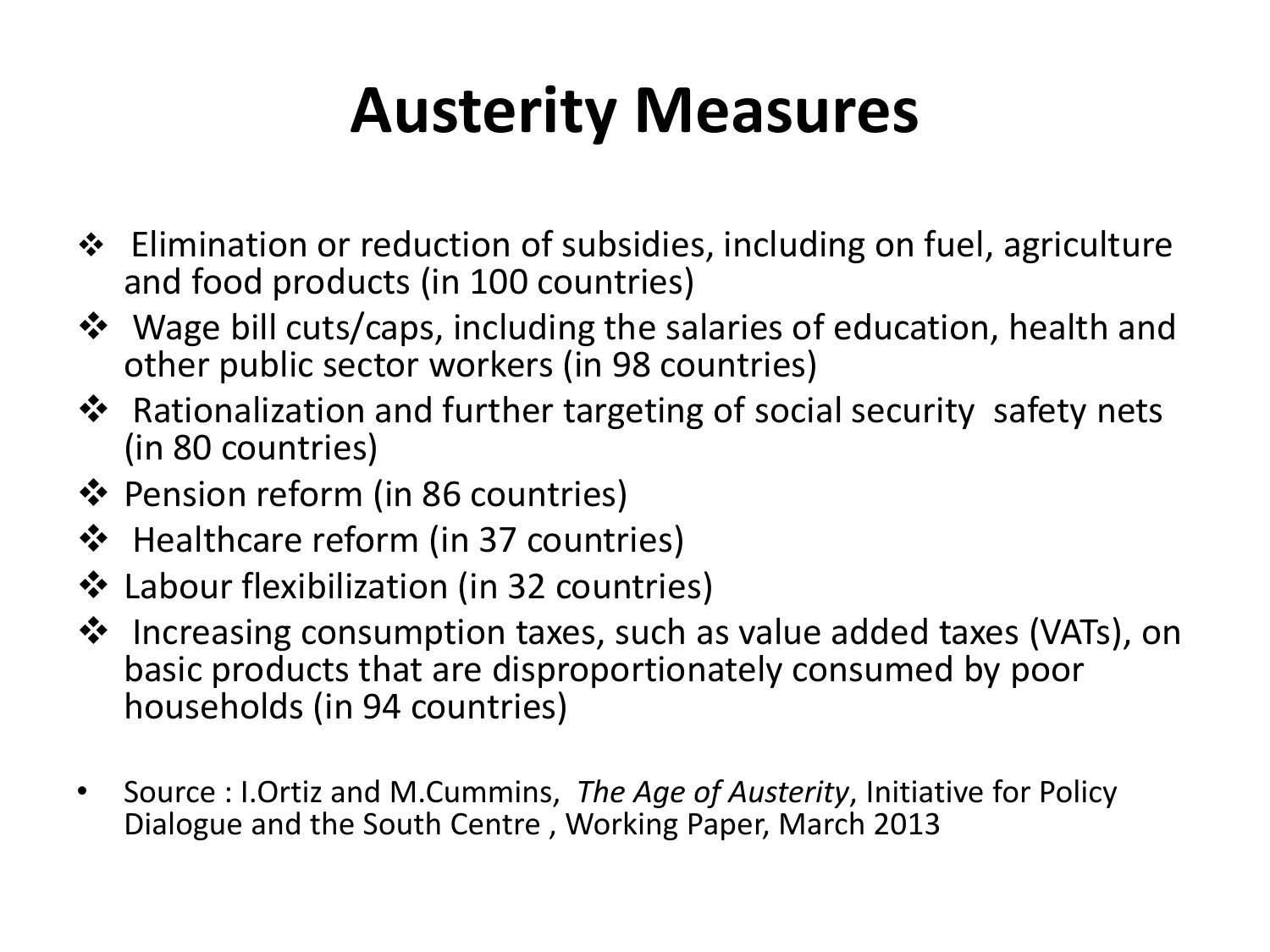### **Women Challenging Austerity**

- $\lozenge$  Austerity policies are going to make it harder to realize Post-2015 Women's Development Goals
- $\cdot$  But women are challenging austerity policies :
- European Women's Lobby
- International Working Group on Gender and Macroeconomics
- European Gender Budgeting Network
- Development Alternatives with Women for a New Era ( DAWN)
- Association for Women's Rights in Development
- Other examples ?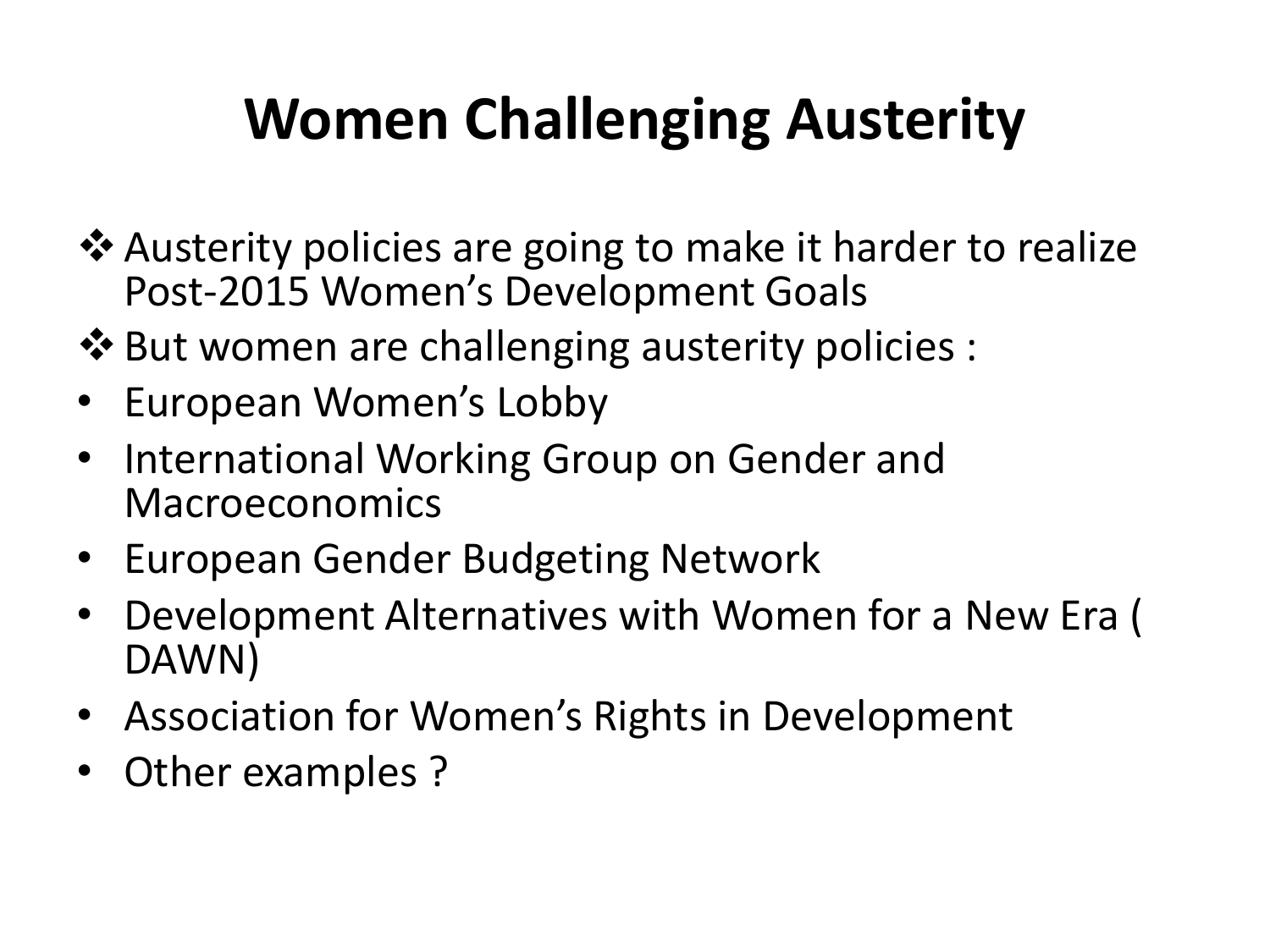#### **Example of UK Women's Budget Group**

- ❖ Network of about 200 academics, members of NGOs and trade unions, mainly women but also some men
- Analysing gender dimensions of public expenditure, taxation and social security since 1989
- $\cdot$  Sharing results with politicians, journalists, women's organizations, poverty organizations
- ❖ Critique and dialogue with government
- Analyzing and challenging austerity since 2010
- UK government plan for deficit reduction: 20% from increases in tax revenue ; 80% from reductions in public expenditure
- Voluntary work, except for part-time co-ordinator
- www.wbg.org.uk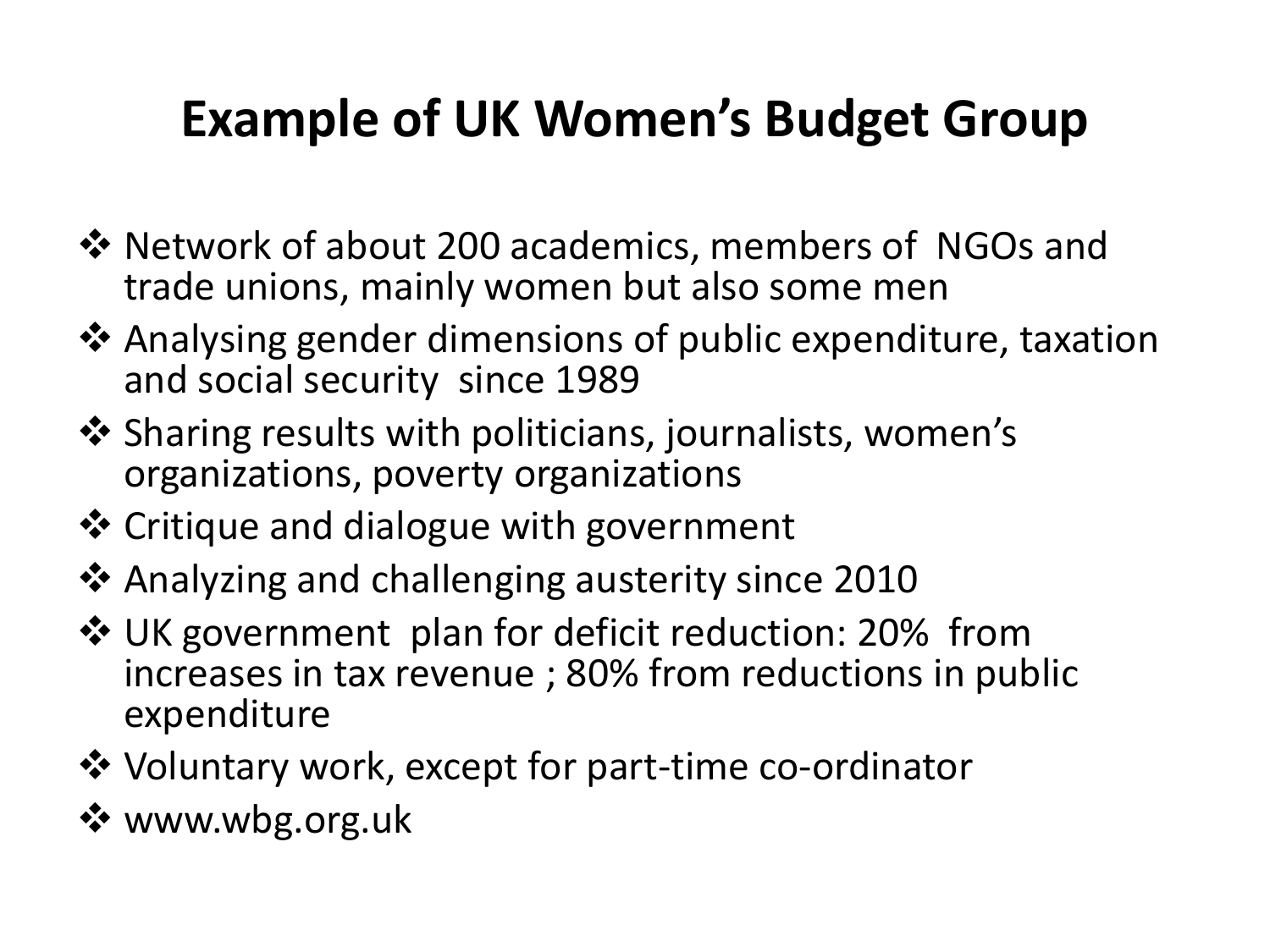### **Gender Impacts of Austerity in UK**

- $\dots$  Parliamentary researchers have estimated that, as a result of changes to direct taxes and welfare benefits introduced since June 2010, women will pay £5.8bn and men will pay £2.2bn towards reducing the budget deficit by 2014/15
- i.e. Women pay 74% Men pay 26%
- ❖ WBG analysis of cuts to spending on public services shows that the hardest hit will be
- Lone parents ( who are mainly women) and single women pensioners
- Couples with children are next hardest hit
- Single women without children are hit harder than single men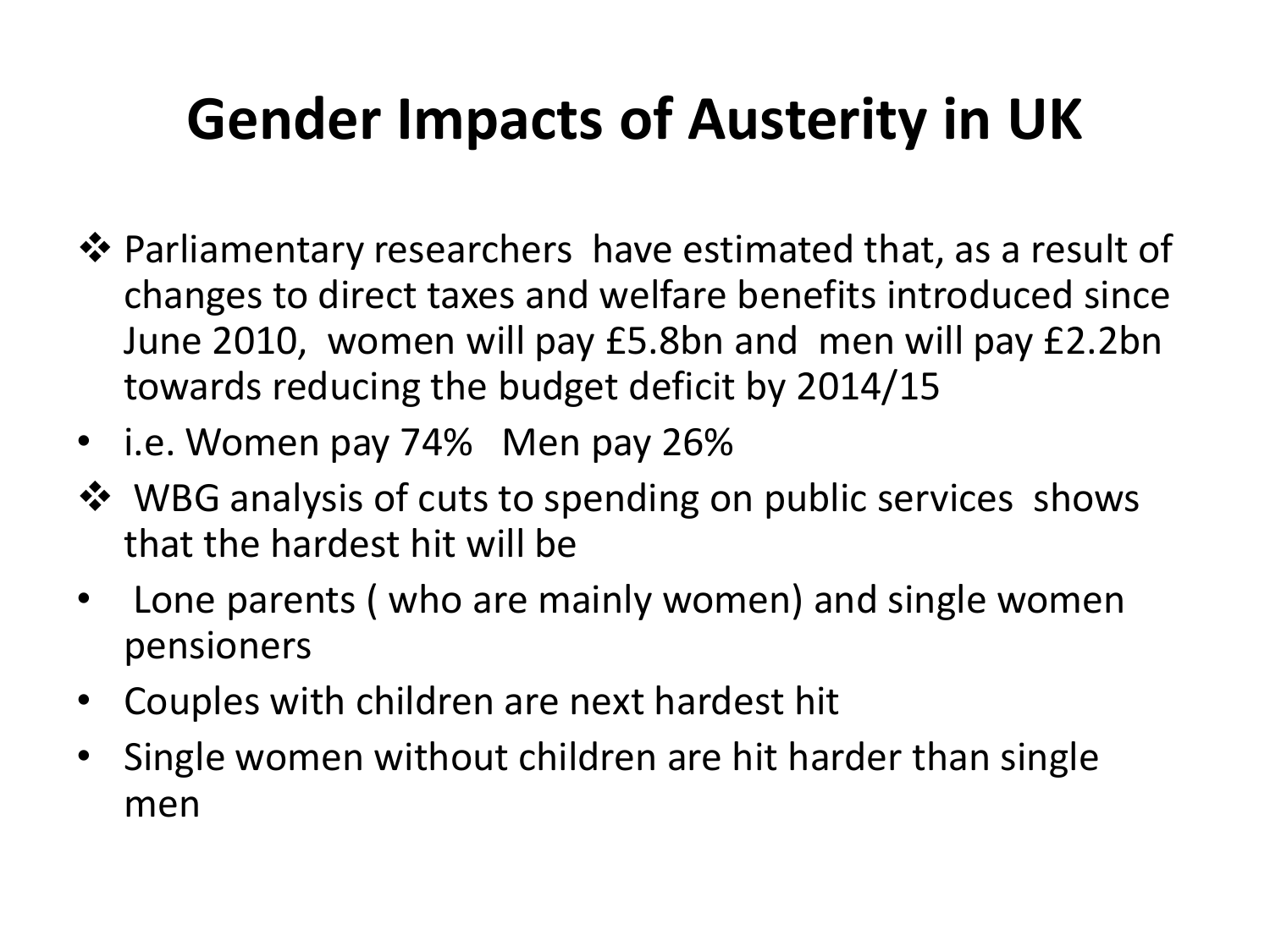### **Need to Challenge Arguments for Austerity**

- Case for austerity superficially plausible- 'national credit card maxed out'
- But when you cut your spending, it doesn't reduce your income
- When government cuts spending in a recession, or when economy is now growing very fast, it reduces government income ( tax revenue)
- Cuts reduce output and employment , not deficits
- $\lozenge$  IMF economists have recently increased estimates of the negative impact of public spending cuts on output: Blanchard, O. and Leigh, D. (2013) 'Growth Forecast Errors and Fiscal Multipliers ', *IMF Working Paper ,*  WP/13/1, Washington DC: IMF.
- $\dots$  But technical analysis may not change public opinion
- ❖ How can we change the 'commonsense' understandings?
- What could you do in your country?